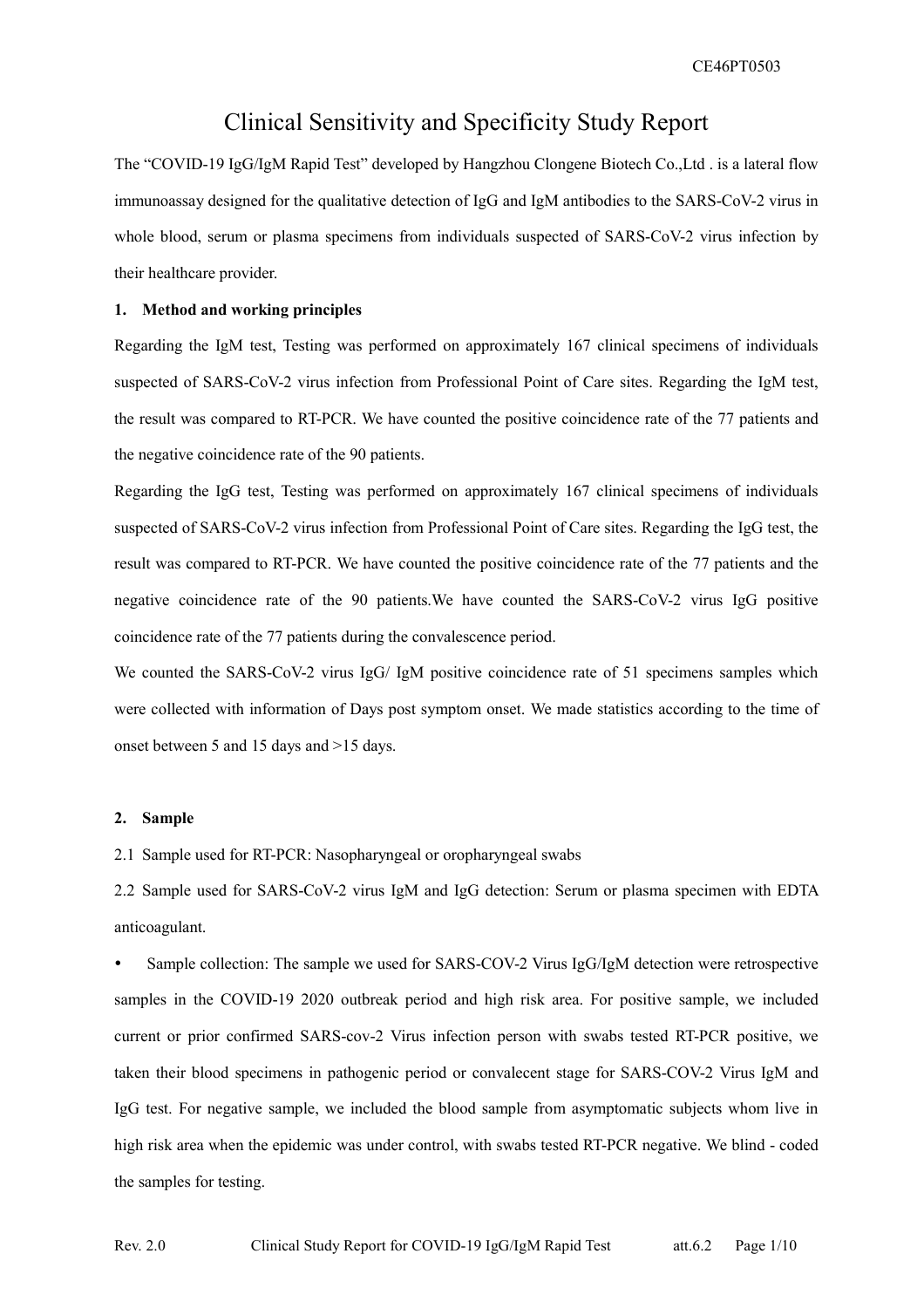Sample source and amount: Samples were collected from Wenzhou Central Hospital and Shenzhen Center for Disease Control and Prevention. 77 clinical positive specimens from individuals were finally confirmed positive for SARS-CoV-2 virus infection by RT-PCR. 90 clinical negative specimens from individuals were finally confirmed negative for SARS-CoV-2 virus infection by RT-PCR.

Sample criteria: Use RT-PCR to test swabs to obtain serum or plasma samples of individuals who have a negative or positive result of SARS-CoV-2 virus infection.

### 3. Analysis of test results

3.1 SARS-CoV-2 virus IgM

### Agreement with RT-PCR

| SARS-CoV-2 virus IgM |          |          | RT-PCR   |       |  |  |  |  |  |  |  |  |
|----------------------|----------|----------|----------|-------|--|--|--|--|--|--|--|--|
|                      |          | Positive | Negative | Total |  |  |  |  |  |  |  |  |
| Hangzhou             | Positive |          |          | 68    |  |  |  |  |  |  |  |  |
| Clongene             |          |          |          | 99    |  |  |  |  |  |  |  |  |
| <b>Biotech</b>       | Negative | 10       | 89       |       |  |  |  |  |  |  |  |  |
| Total                |          |          |          | 167   |  |  |  |  |  |  |  |  |

Positive coincidence rate  $(% )$  =67/  $(67+10)$  \*100%=87.01% (95% CI: 77.72%, 92.79%) Negative coincidence rate  $(\% ) = 89/ (1+89) *100\% = 98.89\% (95\% CI: 93.97\%, 99.80\%)$ Total Coincidence Rate  $(% ) = [ (67+89) / (67+10+1+89) ] = 93.41\% (95\% CI: 88.59\%, 96.28\%)$ 

### 3.2 SARS-CoV-2 virus IgG

### Agreement with RT-PCR

| SARS-CoV-2 virus IgG |          | RT-PCR   | Total    |     |
|----------------------|----------|----------|----------|-----|
|                      |          | Positive | Negative |     |
| Hangzhou             | Positive | 65       |          | 65  |
| Clongene             |          | 12       | 90       | 102 |
| Biotech              | Negative |          |          |     |
| Total                |          |          | 90       | 167 |

Positive coincidence rate  $(\% )$  =65/  $(65+12)$  \*100%=84.42% (95% CI: 74.41%, 90.85%) Negative coincidence rate  $(\% ) = 90/ (0+90) *100\% = 100.00\% (95\% CI: 95.91\%, 100.00\%)$ Total Coincidence Rate  $(% ) = [ (65+90) / (65+12+0+90) ] = 92.81\% (95\% \text{ CI: } 87.86\%, 95.84\%)$ 

3.3 SARS-CoV-2 virus IgG/ IgM

Agreement with RT-PCR

|                           |          | RT-PCR   |          | Total |  |  |  |  |  |  |
|---------------------------|----------|----------|----------|-------|--|--|--|--|--|--|
| SARS-CoV-2 virus IgG/ IgM |          | Positive | Negative |       |  |  |  |  |  |  |
| Hangzhou                  | Positive | 67       |          | 68    |  |  |  |  |  |  |
| Clongene                  | Negative |          | 89       | 99    |  |  |  |  |  |  |
| <b>Biotech</b>            |          | 10       |          |       |  |  |  |  |  |  |
| Total                     |          |          | 90       | 167   |  |  |  |  |  |  |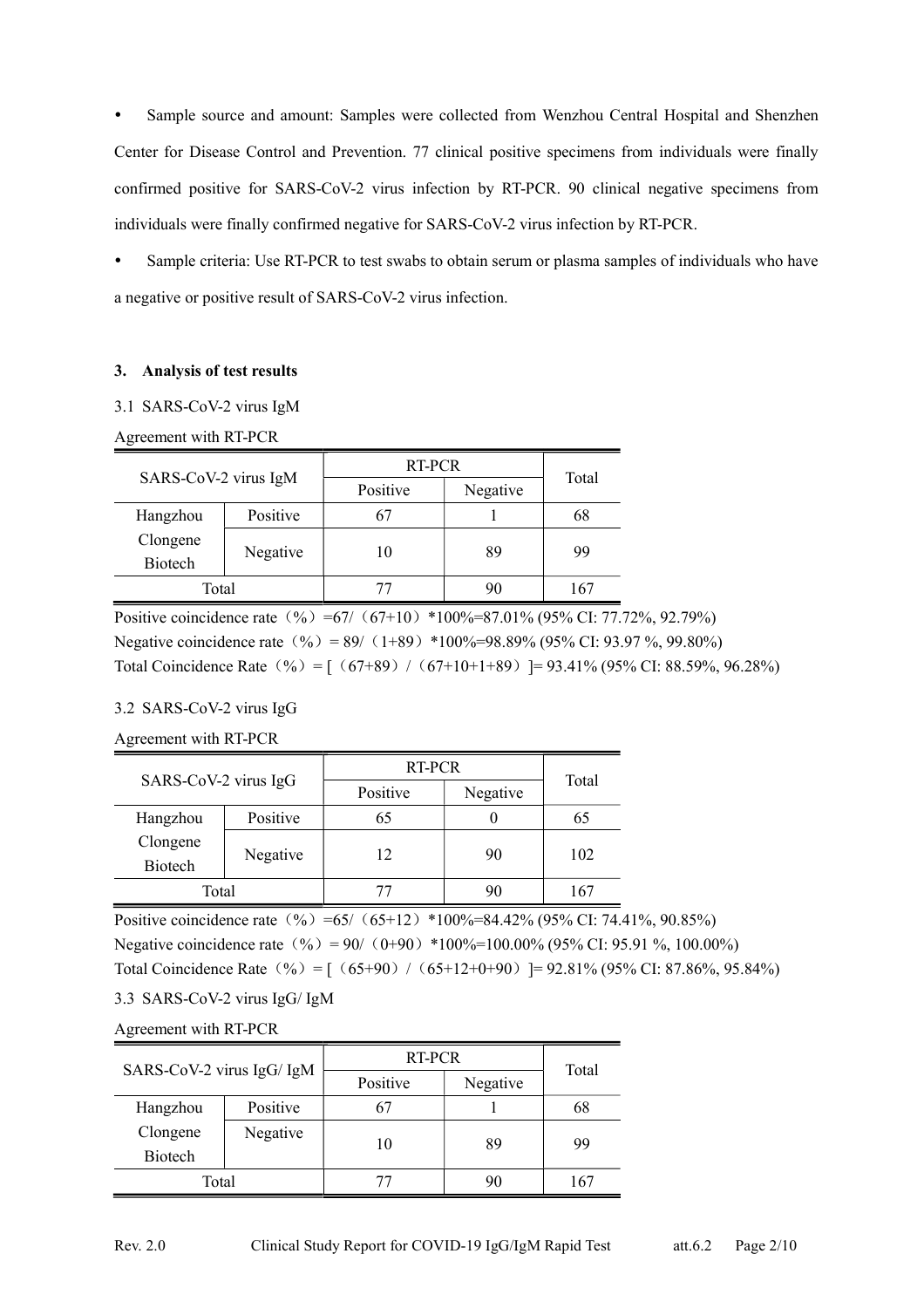Positive coincidence rate  $(% )$  =67/  $(67+10)$  \*100%=87.01% (95% CI: 77.72%, 92.79%) Negative coincidence rate  $(\frac{9}{2}) = 89/((1+89) *100\% = 98.89\% (95\% \text{ CI: } 93.97 \%, 99.80\%)$ Total Coincidence Rate  $(\% ) = [ (67+89) / (67+10+1+89) ] = 93.41\% (95\% CI: 88.59\%, 96.28\%)$ 

| SARS-CoV-2 virus IgG       |          | Number of patients during the<br>convalescence period | Total |
|----------------------------|----------|-------------------------------------------------------|-------|
| Hangzhou                   | Positive | 75                                                    | 75    |
| Clongene<br><b>Biotech</b> | Negative |                                                       |       |
| Total                      |          |                                                       |       |

3.4 SARS-CoV-2 virus IgG during the convalescence period

Positive coincidence rate  $(\% ) = 75/ (75+2) *100\% = 97.40\% = (95\% \text{ CI: } 91.02\% , 99.28\%)$ 

3.5 Analysis and comparison of the specimens collected within 15 days and above 5days or after 15 days

|                            | <b>#PCR Total</b> |                          | <b>Candidate Device</b> |                 |  |  |  |  |  |  |  |  |  |
|----------------------------|-------------------|--------------------------|-------------------------|-----------------|--|--|--|--|--|--|--|--|--|
| Days post<br>symptom onset | positive          | # of positive<br>results | <b>PPA</b>              | 95% CI          |  |  |  |  |  |  |  |  |  |
| $\geq$ 5 and $\leq$ 15     | 26                | 24                       | 92.31%                  | 74.87%, 99.05%  |  |  |  |  |  |  |  |  |  |
| >15                        | 25                | 25                       | 100.00%                 | 86.28%, 100.00% |  |  |  |  |  |  |  |  |  |

from the date of symptom onset

### 4. Conclusion

The clinical research is a qualitative test comparison to evaluate the clinical use validity and group professional test applicability of the "COVID-19 IgG/IgM Rapid Test" developed by Hangzhou Clongene Biotech Co., Ltd.

For SARS-CoV-2 virus IgM, when compared to RT-PCR, a statistical comparison was made between the results yielding a positive coincidence rate is 87.01% (95% CI: 77.72%, 92.79%), a negative coincidence rate is 98.89% (95% CI: 93.97%, 99.80%) and a total agreement is 93.41% (95% CI: 88.59%, 96.28%).

For SARS-CoV-2 virus IgG, when compared to RT-PCR, a statistical comparison was made between the results yielding a positive coincidence rate of 84.42% (95% CI: 74.41%, 90.85%), a negative coincidence rate of 100.00% (95% CI: 95.91 %, 100.00%) and a total agreement of 92.81% (95% CI: 87.86%, 95.84%). For SARS-CoV-2 virus IgG/IgM, a statistical comparison was made between the results yielding a positive coincidence rate is 87.01% (95% CI: 77.72%, 92.79%), a negative coincidence rate is 98.89% (95% CI: 93.97 %, 99.80%) and a total agreement is 93.41% (95% CI: 88.59%, 96.28%).

We counted the SARS-CoV-2 virus IgG positive rate during the convalescence period, the results yielding a positive coincidence rate of 97.40%.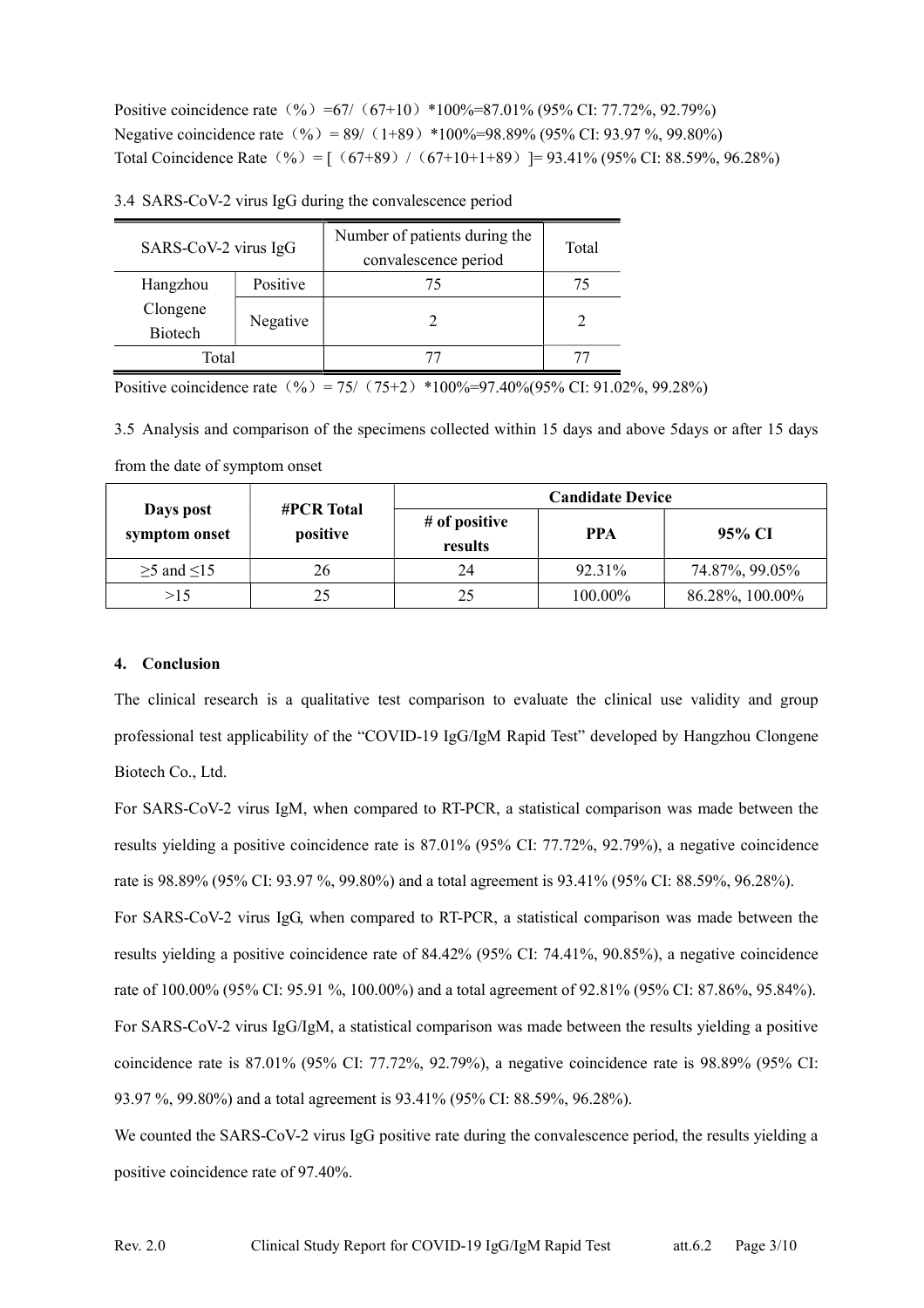Based on result of test with positive specimens (clause 4.5), it was found that COVID-19 IgG/IgM Rapid Test was very effective for diagnosis SARS-CoV-2 infection from the time when 15 days after the date of symptom onset. When compared to RT-PCR, a statistical comparison was made between the results yielding a positive coincidence rate is 100.00% (95% CI: 86.28%, 100.00%). Within 5 to 15 days after the onset of symptoms, we compared with RT-PCR, and the statistical comparison between the results reached 92.31% (95% CI: 74.87%, 99.05%). As some cases are not included in the statistics because the time of onset is unknown. We calculated 25 and 26 SARS-CoV-2 infected specimens respectively, and this number is already statistically significant. There will be a delay between the onset of symptoms or a positive nucleic acid test result and a positive serological test. On the other hand, we can guess that the levels of IgM and IgG antibodies usually produced by patients about 15 days after infection have stabilized to the detection limit of the reagent.

Besides, there were still false positive and false negative results. The reasons for the false negative may be due, first, to low antibody concentrations. Both IgM and IgG have a window period from virus infection to antibody production, IgM almost appear after the onset of disease several days, IgG become detectable later following infection. When IgM and IgG levels are below the detection limit (not determined yet) of this rapid test, the test results will be negative. Second, the difference in individual immune response antibody production could be one reason for the false negative results in COVID-19 patients. In some cases, it is hard to know exactly when the patient was infected or how long the patient was infected. However, because of the emergency of outbreak of COVID-19, we could not carry out normal research activities and perform enough tests to verify if there is interference from other IgM and IgG induced by non-SARS-CoV-2 coronavirus infections. This work need be done later.

For the test, it is very important to know the data of infection time point from clinical samples which will be helpful to compare the data of single or double positive. Due to limited time, we do not have complete detailed information for how long each patient was infected or for how long each patient had symptoms when blood sample was collected at all the clinical sites. Further studies and information collection are needed for this.

Page 4/10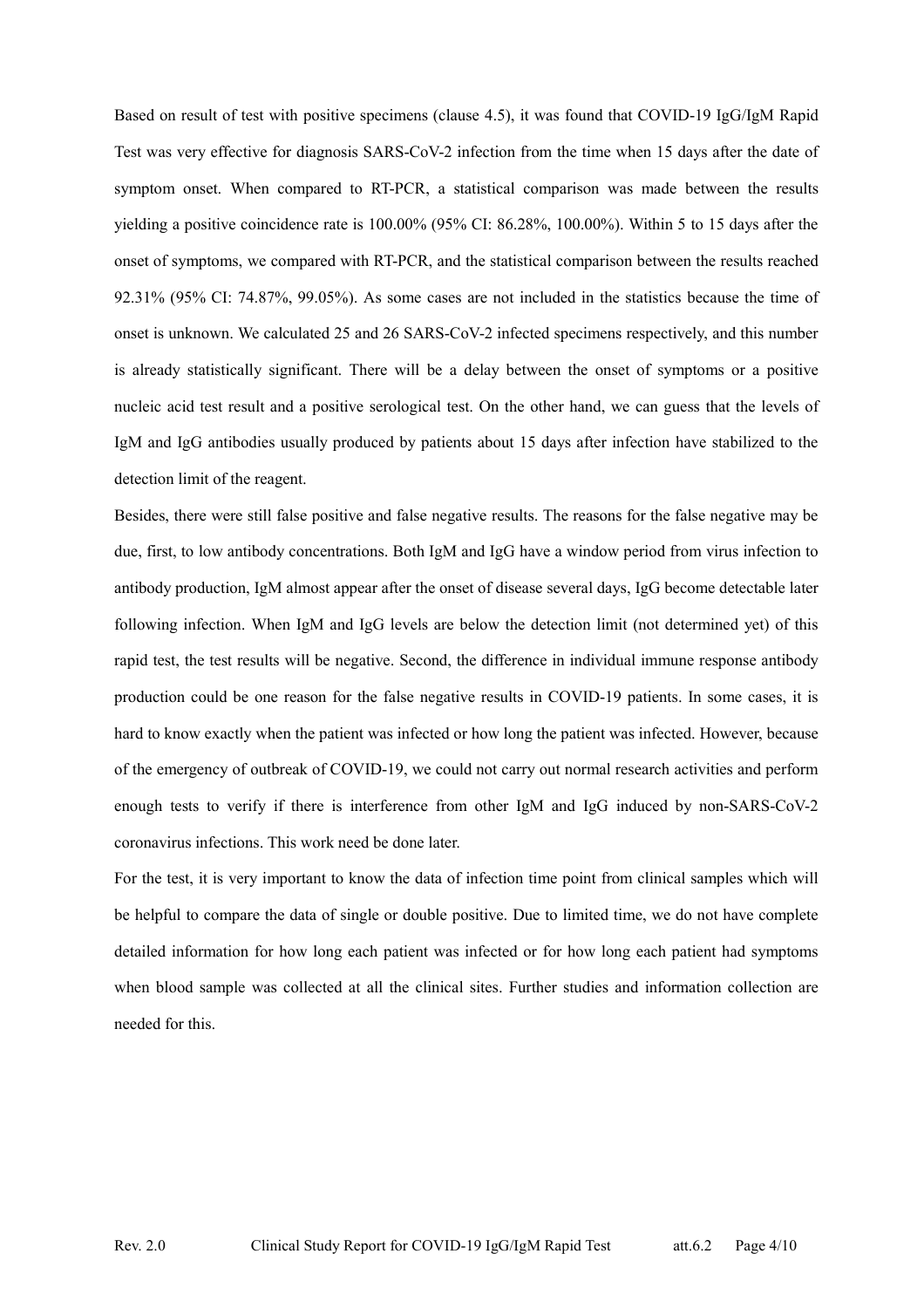| Kev. 4.                                                  |
|----------------------------------------------------------|
| Clinical Stady Rapid LeG/IEC/DD/OND-19 LeG/IeC/DD/OND-19 |
| $\ddot{\phantom{a}}$<br>$P_{\text{acc}}$ 5/10            |

|                                        | No                          |                              | $\overline{\phantom{0}}$   | Z<br>Feb.04, 2020 |                | $\bm{\omega}$ | 4<br>Feb.07, 2020 | S            | $\sigma$        | 7            | $\infty$     | ৩<br>Feb.04, 2020 | $\overline{0}$ |                 | $\overline{2}$  | $\tilde{\omega}$ | $\overline{1}$ | 5<br>Feb.08, 2020 | $\overline{9}$<br>Feb.08, 2020 | $\overline{L}$<br>Feb.08, 2020 | $\overline{8}$ | $\overline{6}$ | $\mathfrak{D}$  | $\overline{21}$      | 22<br>Feb.06, 2020 |
|----------------------------------------|-----------------------------|------------------------------|----------------------------|-------------------|----------------|---------------|-------------------|--------------|-----------------|--------------|--------------|-------------------|----------------|-----------------|-----------------|------------------|----------------|-------------------|--------------------------------|--------------------------------|----------------|----------------|-----------------|----------------------|--------------------|
| PCR                                    |                             | <b>Test Date</b>             | Feb.05, 2020               |                   | Feb.06, 2020   |               |                   | Feb.05, 2020 | Feb.04, 2020    | Feb.05, 2020 | Feb.07, 2020 |                   | Feb.05, 2020   | Feb.04, 2020    | Feb.07, 2020    | Feb.07, 2020     | Feb.08, 2020   |                   |                                |                                | Feb.08, 2020   | Feb.07, 2020   | Feb.04, 2020    | Feb.05, $2020$       |                    |
|                                        |                             | Result                       | Positive                   | Positive          | Positive       | Positive      | Positive          |              | Positive        | Positive     | Positive     | Positive          | Positive       | Positive        | Positive        | Positive         | Positive       | Positive          | Positive                       | Positive                       | Positive       | Positive       | Positive        | Positive             | Positive           |
|                                        | <b>Blood collection</b>     | data                         | Feb.06, 2020               | Feb.06, 2020      | Feb.06, 2020   | Feb.07, 2020  | Feb.07, 2020      | Feb.07, 2020 |                 | Feb.07, 2020 | Feb.07, 2020 | Feb.07, 2020      | Feb.07, 2020   | Feb.07, 2020    | Feb.07, 2020    | Feb.07, 2020     | Feb.08, 2020   | Feb.08, 2020      | Feb.08, 2020                   | Feb.08, 2020                   | Feb.08, 2020   | Feb.08, 2020   | Feb.09, 2020    | Feb.09, 2020         | Feb.09, 2020       |
| lgG/ IgM Test Result                   | Days after                  | symptom onset                | $\overline{\bullet}$       | 5                 | N              | 4             | Unknown           | $\bullet$    | 17              |              | Unknown      |                   | $\bullet$      | ৩               | ى               | Unknown          | Unknown        | Unknown           |                                | Unknown                        | UMANOWE        | 3              | U nknown        | $\overline{\bullet}$ | 4                  |
|                                        | $\mathbf{I}^{\mathbf{g}}$ N | Result                       | Positive                   | Negative          | Negative       | Negative      | Positive          | Positive     | Positive        |              | Positive     | Positive          | Positive       | Positive        | Negative        | Positive         | Positive       | Positive          | Negative                       | Positive                       | Positive       | Negative       | Positive        | Positive             | Negative           |
|                                        | $\overline{\mathbf{B}}$     | Result                       | Positive                   | Negative          | Negative       | Negative      | Positive          | Positive     |                 | Positive     | Positive     | Negative          | Positive       | Positive        | Negative        | Positive         | Positive       | Positive          | Negative                       | Positive                       | Positive       | Negative       | Positive        | Positive             | Negative           |
|                                        |                             | <b>Blood collection data</b> | Feb.16, 2020               | Feb.10, 2020      | Feb.20, 2020   | Feb.20, 2020  | Feb.20, 2020      | Feb.20, 2020 | Feb.14, 2020    |              | Feb.14, 2020 | Feb.19, 2020      | Feb.17, 2020   | Feb.19, 2020    | Feb.21, 2020    | Feb.21, 2020     | Feb.21, 2020   | Feb.27, 2020      | Feb.27, 2020                   | Feb.27, 2020                   | Feb.27, 2020   | Feb.22, 2020   | Feb.24, 2020    | Feb.19, 2020         | Feb.17, 2020       |
| IgG (Convalescence Period) Test Result | <b>Days after</b>           | symptom onset                | $\boldsymbol{\mathcal{S}}$ | 6                 | $\overline{5}$ | 17            | Unknown           | 22           |                 | 74           | Unknown      | 5                 | 6              | $\mathbf{z}$    | 17              | Unknown          | Unknown        | Unknown           | $\overline{\mathbf{z}}$        | Unknown                        | Unknown        | 17             | Unknown         | $\mathfrak{g}$       | 12                 |
|                                        |                             | Result                       | Positive                   | Positive          | Negative       | Positive      | Positive          | Positive     | <b>Positive</b> |              | Positive     | Positive          | Positive       | <b>Positive</b> | <b>Positive</b> | Positive         | Positive       | Positive          | Positive                       | Positive                       | Positive       | Positive       | <b>Positive</b> | Positive             | Positive           |

# Clinic Data of Positive Specimens: **Clinic Data of Positive Specimens:**

att.6.2 Page 5/10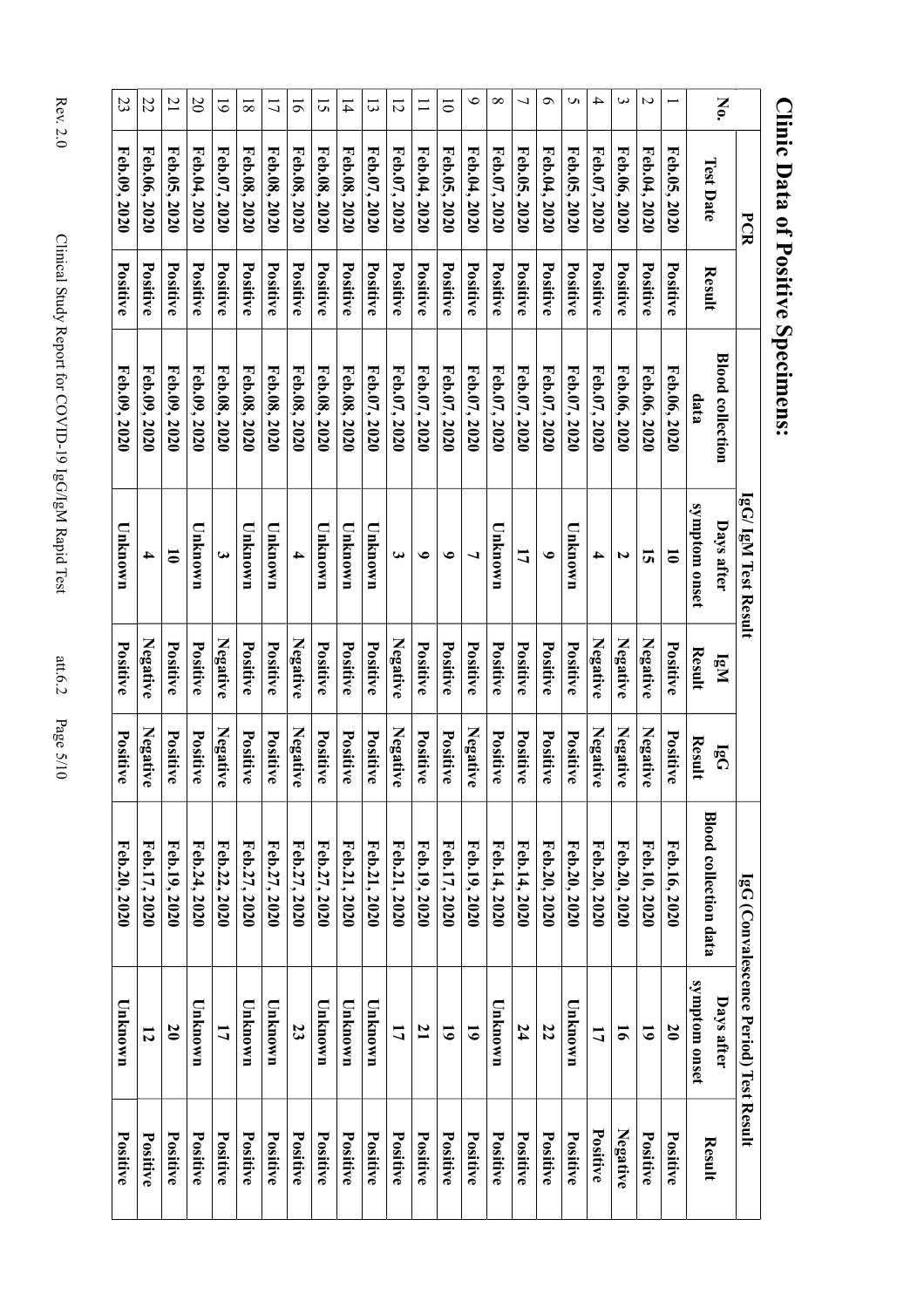| $ReV \sim$                                                              |
|-------------------------------------------------------------------------|
| $\frac{2}{1}$<br>Clinical Stady Rapid EGG/IgN DigG/IgN Rapid Propertion |
| $\ddotsc$                                                               |
| j<br>$\frac{2}{2}$                                                      |

att.6.2 Page 6/10

Rev. 2.0 Clinic

| $\overline{5}$  | SO           | $\ddot{6}$   | 48              | 47                   | 46                      | 45           | 44                | 43             | 42                    | $^{41}$         | $\sharp$        | 39                      | 38           | 37                   | $\mathfrak{g}$             | 35              | 34               | 33             | 32                      | $\tilde{z}$  | $\infty$     | 29           | 28           | 27           | 56             | 25                   | 24           |
|-----------------|--------------|--------------|-----------------|----------------------|-------------------------|--------------|-------------------|----------------|-----------------------|-----------------|-----------------|-------------------------|--------------|----------------------|----------------------------|-----------------|------------------|----------------|-------------------------|--------------|--------------|--------------|--------------|--------------|----------------|----------------------|--------------|
| Feb.12, 2020    | Feb.04, 2020 | Feb.10, 2020 | Feb.09, 2020    | Feb.09, 2020         | Feb.05, 2020            | Feb.08, 2020 | Feb.03, 2020      | Feb.05, 2020   | Feb.11, 2020          | Feb.08, 2020    | Feb.10, 2020    | Feb.07, 2020            | Feb.14, 2020 | Feb.09, 2020         | Feb.06, 2020               | Feb.06, 2020    | Feb.05, 2020     | Feb.05, 2020   | Feb.05, 2020            | Feb.12, 2020 | Feb.11, 2020 | Feb.09, 2020 | Feb.07, 2020 | Feb.11, 2020 | Feb.07, 2020   | Feb.05, 2020         | Feb.07, 2020 |
| Positive        | Positive     | Positive     | Positive        | Positive             | Positive                | Positive     | Positive          | Positive       | Positive              | <b>Positive</b> | Positive        | Positive                | Positive     | Positive             | Positive                   | Positive        | Positive         | Positive       | Positive                | Positive     | Positive     | Positive     | Positive     | Positive     | Positive       | Positive             | Positive     |
| Feb.16, 2020    | Feb.16, 2020 | Feb.16, 2020 | Feb.16, 2020    | Feb.16, 2020         | Feb.16, 2020            | Feb.15, 2020 | Feb.15, 2020      | Feb.15, 2020   | Feb.15, 2020          | Feb.14, 2020    | Feb.14, 2020    | Feb.14, 2020            | Feb.14, 2020 | Feb.14, 2020         | Feb.14, 2020               | Feb.13, 2020    | Feb.13, 2020     | Feb.12, 2020   | Feb.12, 2020            | Feb.12, 2020 | Feb.12, 2020 | Feb.12, 2020 | Feb.12, 2020 | Feb.11, 2020 | Feb.11, 2020   | Feb.10, 2020         | Feb.10, 2020 |
| Unknown         | 5            | $\infty$     | $\overline{5}$  | $\overline{\bullet}$ | $\overline{\mathbf{8}}$ | 17           | $\boldsymbol{50}$ | 14             | $\boldsymbol{\omega}$ | 12              | Unknown         | $\blacksquare$          | 12           | $\overline{\bullet}$ | $\mathbf{c}$               | 14              | $\mathbf{3}$     | $\mathbf{a}$   | $\overline{\bullet}$    | Unknown      | ω            | ╺            | Unknown      | Unknown      | $\mathbf{I}$   | $\overline{\bullet}$ | Unknown      |
| Positive        | Positive     | Negative     | Positive        | Positive             | Positive                | Positive     | Positive          | Positive       | Negative              | Positive        | Positive        | Positive                | Positive     | Positive             | Positive                   | Positive        | Positive         | Positive       | Positive                | Positive     | Negative     | Positive     | Positive     | Positive     | Positive       | Positive             | Positive     |
| Positive        | Positive     | Negative     | Positive        | Positive             | Positive                | Positive     | Positive          | Positive       | Negative              | Positive        | Positive        | Positive                | Positive     | Positive             | Positive                   | Positive        | Positive         | Positive       | Positive                | Positive     | Negative     | Negative     | Positive     | Positive     | Positive       | Positive             | Positive     |
| Feb.26, 2020    | Feb.23, 2020 | Feb.23, 2020 | Feb.23, 2020    | Feb.23, 2020         | Feb.23, 2020            | Feb.22, 2020 | Feb.15, 2020      | Feb.22, 2020   | Feb.25, 2020          | Feb.21, 2020    | Feb.23, 2020    | Feb.21, 2020            | Feb.28, 2020 | Feb.24, 2020         | Feb.21, 2020               | Feb.20, 2020    | Feb.20, 2020     | Feb.19, 2020   | Feb.20, 2020            | Feb.23, 2020 | Feb.26, 2020 | Feb.28, 2020 | Feb.22, 2020 | Feb.22, 2020 | Feb.21, 2020   | Feb.24, 2020         | Feb.20, 2020 |
| Unknown         | 23           | 5            | 23              | 17                   | 52                      | 24           | $\mathfrak{g}$    | $\overline{1}$ | $\mathbf{5}$          | 5               | Unknown         | $\overline{\mathbf{8}}$ | 56           | 20                   | $\boldsymbol{\mathcal{S}}$ | $\mathbf{z}$    | $\boldsymbol{0}$ | $\mathfrak{g}$ | $\overline{\mathbf{8}}$ | Unknown      | 17           | 22           | Unknown      | Unknown      | $\overline{1}$ | 24                   | Unknown      |
| <b>Positive</b> | Positive     | Positive     | <b>Positive</b> | Positive             | Positive                | Positive     | <b>Positive</b>   | Positive       | Positive              | Positive        | <b>Positive</b> | Positive                | Positive     | Positive             | Positive                   | <b>Positive</b> | <b>Positive</b>  | Positive       | Positive                | Positive     | Positive     | Positive     | Positive     | Positive     | Positive       | <b>Positive</b>      | Positive     |

 $\top$ 

Т T ┱ T

 $\overline{1}$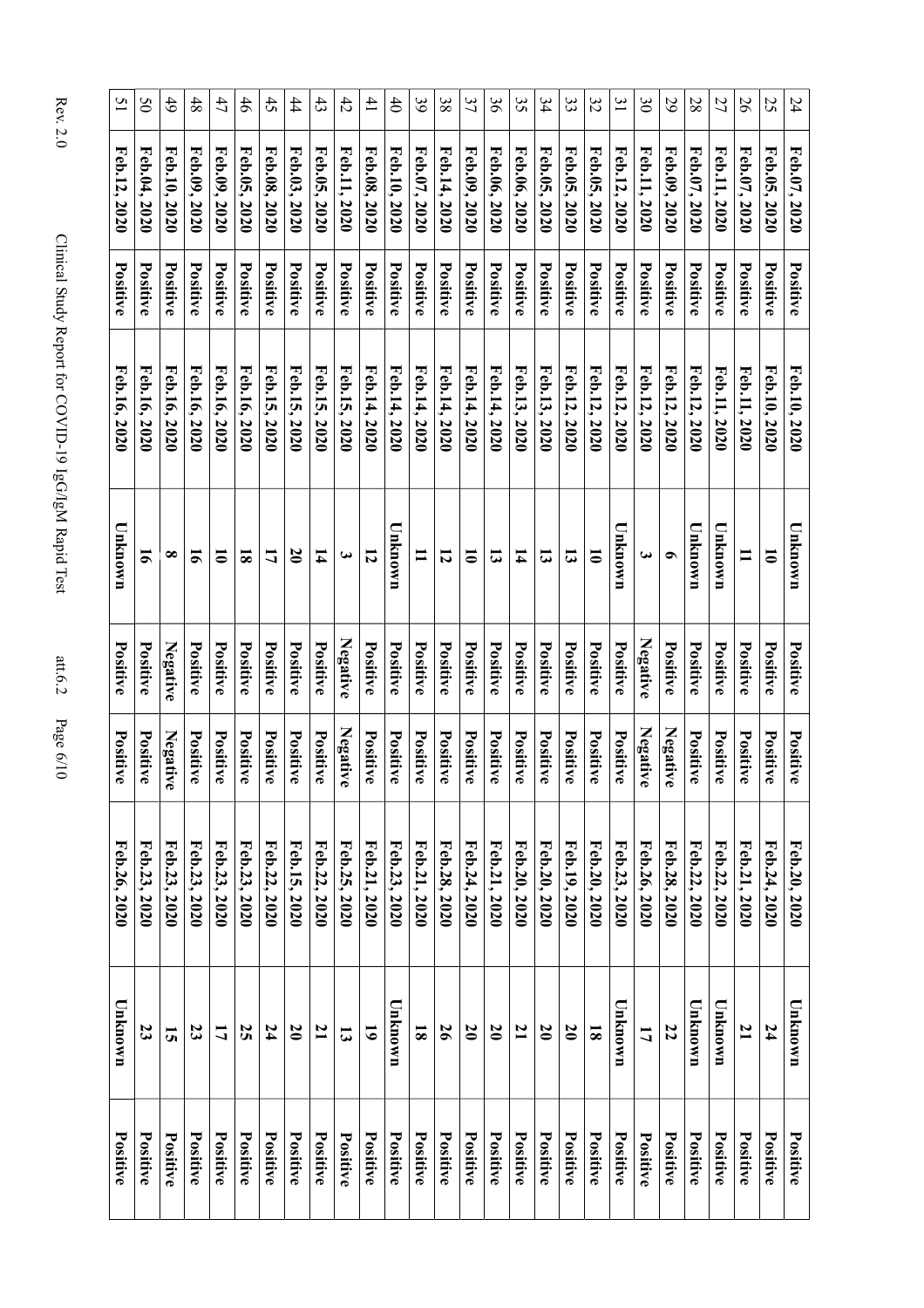| 77             | $\overline{6}$ | 75           | 74                      | $\mathfrak{B}$ | 72           | $\overline{L}$ | $\mathfrak{S}$ | 69                      | 89                   | $\mathcal{L}^{\mathcal{L}}$ | 99           | $\mathcal{S}^{\mathcal{S}}$ | 64             | $\mathfrak{S}$ | $\mathcal{C}$    | $\overline{0}$ | $\overline{8}$  | $\mathcal{S}9$          | 58           | 57                      | 56                      | 55           | 54             | 53           | 52           |
|----------------|----------------|--------------|-------------------------|----------------|--------------|----------------|----------------|-------------------------|----------------------|-----------------------------|--------------|-----------------------------|----------------|----------------|------------------|----------------|-----------------|-------------------------|--------------|-------------------------|-------------------------|--------------|----------------|--------------|--------------|
| Feb.12, 2020   | Feb.09, 2020   | Feb.13, 2020 | Feb.08, 2020            | Feb.11, 2020   | Feb.10, 2020 | Feb.07, 2020   | Feb.07, 2020   | Feb.07, 2020            | Feb.15, 2020         | Feb.08, 2020                | Feb.05, 2020 | Feb.05, 2020                | Feb.09, 2020   | Feb.06, 2020   | Feb.07, 2020     | Feb.11, 2020   | Feb.05, 2020    | Feb.07, 2020            | Feb.06, 2020 | Feb.11, 2020            | Feb.05, 2020            | Feb.05, 2020 | Feb.07, 2020   | Feb.17, 2020 | Feb.16, 2020 |
| Positive       | Positive       | Positive     | Positive                | Positive       | Positive     | Positive       | Positive       | Positive                | Positive             | Positive                    | Positive     | Positive                    | Positive       | Positive       | Positive         | Positive       | Positive        | Positive                | Positive     | Positive                | Positive                | Positive     | Positive       | Positive     | Positive     |
| Feb.27, 2020   | Feb.25, 2020   | Feb.25, 2020 | Feb.24, 2020            | Feb.23, 2020   | Feb.22, 2020 | Feb.22, 2020   | Feb.21, 2020   | Feb.21, 2020            | Feb.21, 2020         | Feb.21, 2020                | Feb.21, 2020 | Feb.20, 2020                | Feb.20, 2020   | Feb.20, 2020   | Feb.20, 2020     | Feb.19, 2020   | Feb.19, 2020    | Feb.19, 2020            | Feb.18, 2020 | Feb.18, 2020            | Feb.17, 2020            | Feb.17, 2020 | Feb.17, 2020   | Feb.17, 2020 | Feb.16, 2020 |
| $\overline{6}$ | $\bf{3}$       | 5            | $\overline{\mathbf{8}}$ | $\overline{5}$ | 17           | 17             | Unknown        | $\overline{\mathbf{8}}$ | $\overline{\bullet}$ | $\tilde{\bullet}$           | $\mathbf{z}$ | $\tilde{\bullet}$           | $\overline{5}$ | 17             | $\boldsymbol{0}$ | $\overline{5}$ | $\overline{5}$  | $\overline{\mathbf{s}}$ | 14           | $\overline{\bullet}$    | $\overline{\mathbf{8}}$ | 17           | $\overline{a}$ | Unknown      | Unknown      |
| Positive       | Positive       | Positive     | Positive                | Positive       | Positive     | Positive       | Positive       | Positive                | Positive             | Positive                    | Positive     | Positive                    | Positive       | Positive       | Positive         | Positive       | Positive        | Positive                | Positive     | Positive                | Positive                | Positive     | Positive       | Positive     | Positive     |
| Positive       | Positive       | Positive     | Positive                | Positive       | Positive     | Positive       | Positive       | Positive                | Positive             | Positive                    | Positive     | Positive                    | Positive       | Positive       | Positive         | Positive       | Positive        | Positive                | Positive     | Positive                | Positive                | Positive     | Positive       | Positive     | Positive     |
| Feb.29, 2020   | Feb.29, 2020   | Feb.28, 2020 | Feb.29, 2020            | Mar.01, 2020   | Feb.29, 2020 | Feb.29, 2020   | Feb.29, 2020   | Feb.29, 2020            | Feb.27, 2020         | Feb.28, 2020                | Feb.28, 2020 | Feb.28, 2020                | Feb.27, 2020   | Feb.27, 2020   | Feb.26, 2020     | Feb.26, 2020   | Feb.26, 2020    | Feb.26, 2020            | Feb.23, 2020 | Feb.26, 2020            | Feb.25, 2020            | Feb.23, 2020 | Feb.24, 2020   | Feb.24, 2020 | Feb.27, 2020 |
| $\mathbf{L}$   | 22             | 22           | 23                      | 23             | 74           | 24             | Unknown        | $\overline{56}$         | $\overline{5}$       | $\overline{56}$             | 28           | 27                          | 23             | 24             | $\overline{56}$  | 23             | 23              | 52                      | $\mathbf{z}$ | $\overline{\mathbf{8}}$ | 56                      | 23           | 22             | Unknown      | Unknown      |
| Positive       | Positive       | Positive     | Positive                | Positive       | Positive     | Positive       | Positive       | <b>Positive</b>         | Positive             | Positive                    | Positive     | Positive                    | Positive       | Positive       | <b>Positive</b>  | Positive       | <b>Positive</b> | Positive                | Positive     | Positive                | Positive                | Positive     | Positive       | Positive     | Negative     |

Rey. 2.0 Clinical Study Report for COVID-19 IgG/IgM Rapid Test aww.6.2 Page 7/10 Clinical Study Report for COVID-19 IgG/IgM Rapid Test att.6.2 Page 7/10

Rev. 2.0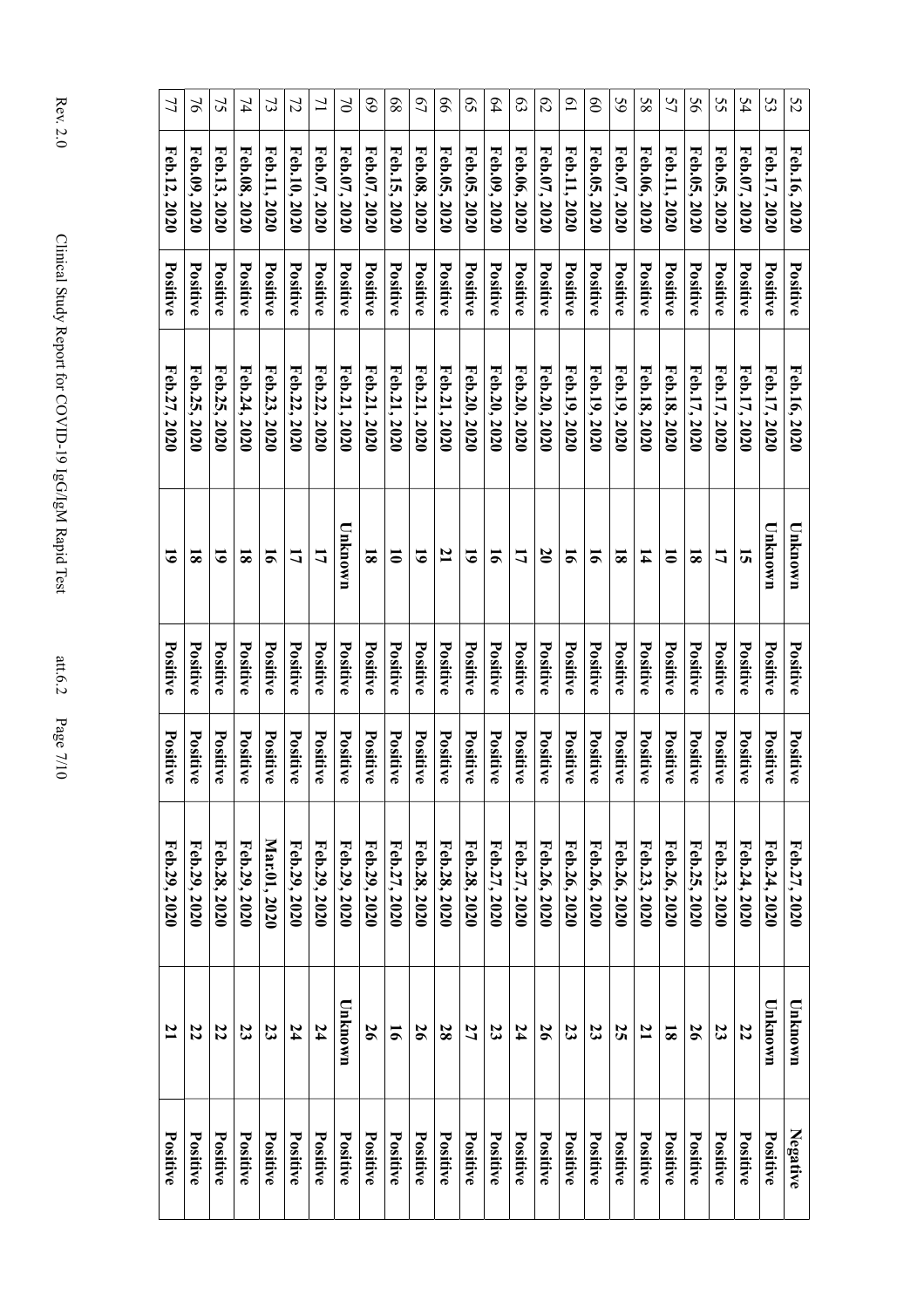|                         | <b>PCR</b>       |                 | IgG/IgM Test Result          |                   |                   |  |  |  |  |  |  |  |  |
|-------------------------|------------------|-----------------|------------------------------|-------------------|-------------------|--|--|--|--|--|--|--|--|
| No.                     | <b>Test Date</b> | <b>Result</b>   | <b>Blood collection data</b> | <b>IgM Result</b> | <b>IgG Result</b> |  |  |  |  |  |  |  |  |
| 1                       | Feb.02, 2020     | <b>Negative</b> | Feb.02, 2020                 | <b>Negative</b>   | <b>Negative</b>   |  |  |  |  |  |  |  |  |
| $\overline{c}$          | Feb.05, 2020     | <b>Negative</b> | Feb.05, 2020                 | <b>Negative</b>   | <b>Negative</b>   |  |  |  |  |  |  |  |  |
| $\overline{3}$          | Feb.05, 2020     | <b>Negative</b> | Feb.05, 2020                 | <b>Negative</b>   | <b>Negative</b>   |  |  |  |  |  |  |  |  |
| $\overline{\mathbf{4}}$ | Feb.05, 2020     | <b>Negative</b> | Feb.05, 2020                 | <b>Negative</b>   | <b>Negative</b>   |  |  |  |  |  |  |  |  |
| 5                       | Feb.05, 2020     | <b>Negative</b> | Feb.05, 2020                 | <b>Negative</b>   | <b>Negative</b>   |  |  |  |  |  |  |  |  |
| 6                       | Feb.05, 2020     | <b>Negative</b> | Feb.05, 2020                 | <b>Negative</b>   | <b>Negative</b>   |  |  |  |  |  |  |  |  |
| $\tau$                  | Feb.05, 2020     | <b>Negative</b> | Feb.05, 2020                 | <b>Negative</b>   | <b>Negative</b>   |  |  |  |  |  |  |  |  |
| $\,8\,$                 | Feb.05, 2020     | <b>Negative</b> | Feb.05, 2020                 | <b>Negative</b>   | <b>Negative</b>   |  |  |  |  |  |  |  |  |
| $\boldsymbol{9}$        | Feb.05, 2020     | <b>Negative</b> | Feb.05, 2020                 | <b>Negative</b>   | <b>Negative</b>   |  |  |  |  |  |  |  |  |
| 10                      | Feb.05, 2020     | <b>Negative</b> | Feb.05, 2020                 | <b>Negative</b>   | <b>Negative</b>   |  |  |  |  |  |  |  |  |
| 11                      | Feb.06, 2020     | <b>Negative</b> | Feb.06, 2020                 | <b>Negative</b>   | <b>Negative</b>   |  |  |  |  |  |  |  |  |
| 12                      | Feb.06, 2020     | <b>Negative</b> | Feb.06, 2020                 | <b>Negative</b>   | <b>Negative</b>   |  |  |  |  |  |  |  |  |
| 13                      | Feb.07, 2020     | <b>Negative</b> | Feb.07, 2020                 | <b>Negative</b>   | <b>Negative</b>   |  |  |  |  |  |  |  |  |
| 14                      | Feb.07, 2020     | <b>Negative</b> | Feb.07, 2020                 | <b>Negative</b>   | <b>Negative</b>   |  |  |  |  |  |  |  |  |
| 15                      | Feb.07, 2020     | <b>Negative</b> | Feb.07, 2020                 | <b>Negative</b>   | <b>Negative</b>   |  |  |  |  |  |  |  |  |
| 16                      | Feb.07, 2020     | <b>Negative</b> | Feb.07, 2020                 | <b>Negative</b>   | <b>Negative</b>   |  |  |  |  |  |  |  |  |
| 17                      | Feb.07, 2020     | <b>Negative</b> | Feb.07, 2020                 | <b>Negative</b>   | <b>Negative</b>   |  |  |  |  |  |  |  |  |
| 18                      | Feb.07, 2020     | <b>Negative</b> | Feb.07, 2020                 | <b>Negative</b>   | <b>Negative</b>   |  |  |  |  |  |  |  |  |
| 19                      | Feb.07, 2020     | <b>Negative</b> | Feb.07, 2020                 | <b>Negative</b>   | <b>Negative</b>   |  |  |  |  |  |  |  |  |
| 20                      | Feb.07, 2020     | <b>Negative</b> | Feb.07, 2020                 | <b>Negative</b>   | <b>Negative</b>   |  |  |  |  |  |  |  |  |
| 21                      | Feb.07, 2020     | <b>Negative</b> | Feb.07, 2020                 | <b>Negative</b>   | <b>Negative</b>   |  |  |  |  |  |  |  |  |
| 22                      | Feb.07, 2020     | <b>Negative</b> | Feb.07, 2020                 | <b>Negative</b>   | <b>Negative</b>   |  |  |  |  |  |  |  |  |
| 23                      | Feb.07, 2020     | <b>Negative</b> | Feb.07, 2020                 | <b>Negative</b>   | <b>Negative</b>   |  |  |  |  |  |  |  |  |
| 24                      | Feb.07, 2020     | <b>Negative</b> | Feb.07, 2020                 | <b>Negative</b>   | <b>Negative</b>   |  |  |  |  |  |  |  |  |
| 25                      | Feb.08, 2020     | <b>Negative</b> | Feb.08, 2020                 | <b>Negative</b>   | <b>Negative</b>   |  |  |  |  |  |  |  |  |
| 26                      | Feb.08, 2020     | <b>Negative</b> | Feb.08, 2020                 | <b>Negative</b>   | <b>Negative</b>   |  |  |  |  |  |  |  |  |
| 27                      | Feb.08, 2020     | <b>Negative</b> | Feb.08, 2020                 | <b>Negative</b>   | <b>Negative</b>   |  |  |  |  |  |  |  |  |
| 28                      | Feb.08, 2020     | <b>Negative</b> | Feb.08, 2020                 | <b>Negative</b>   | <b>Negative</b>   |  |  |  |  |  |  |  |  |
| 29                      | Feb.08, 2020     | <b>Negative</b> | Feb.08, 2020                 | <b>Negative</b>   | <b>Negative</b>   |  |  |  |  |  |  |  |  |
| 30                      | Feb.08, 2020     | <b>Negative</b> | Feb.08, 2020                 | <b>Negative</b>   | <b>Negative</b>   |  |  |  |  |  |  |  |  |
| 31                      | Feb.09, 2020     | <b>Negative</b> | Feb.09, 2020                 | <b>Negative</b>   | <b>Negative</b>   |  |  |  |  |  |  |  |  |
| 32                      | Feb.09, 2020     | <b>Negative</b> | Feb.09, 2020                 | <b>Negative</b>   | <b>Negative</b>   |  |  |  |  |  |  |  |  |
| 33                      | Feb.09, 2020     | <b>Negative</b> | Feb.09, 2020                 | <b>Negative</b>   | <b>Negative</b>   |  |  |  |  |  |  |  |  |
| 34                      | Feb.09, 2020     | <b>Negative</b> | Feb.09, 2020                 | <b>Negative</b>   | <b>Negative</b>   |  |  |  |  |  |  |  |  |
| 35                      | Feb.09, 2020     | <b>Negative</b> | Feb.09, 2020                 | <b>Negative</b>   | <b>Negative</b>   |  |  |  |  |  |  |  |  |
| 36                      | Feb.09, 2020     | <b>Negative</b> | Feb.09, 2020                 | <b>Negative</b>   | <b>Negative</b>   |  |  |  |  |  |  |  |  |
| 37                      | Feb.10, 2020     | <b>Negative</b> | Feb.10, 2020                 | <b>Negative</b>   | <b>Negative</b>   |  |  |  |  |  |  |  |  |
| 38                      | Feb.10, 2020     | <b>Negative</b> | Feb.10, 2020                 | <b>Negative</b>   | <b>Negative</b>   |  |  |  |  |  |  |  |  |
| 39                      | Feb.10, 2020     | <b>Negative</b> | Feb.10, 2020                 | <b>Negative</b>   | <b>Negative</b>   |  |  |  |  |  |  |  |  |
| 40                      | Feb.10, 2020     | <b>Negative</b> | Feb.10, 2020                 | <b>Negative</b>   | <b>Negative</b>   |  |  |  |  |  |  |  |  |

# **Clinic Data of Negative Specimens:**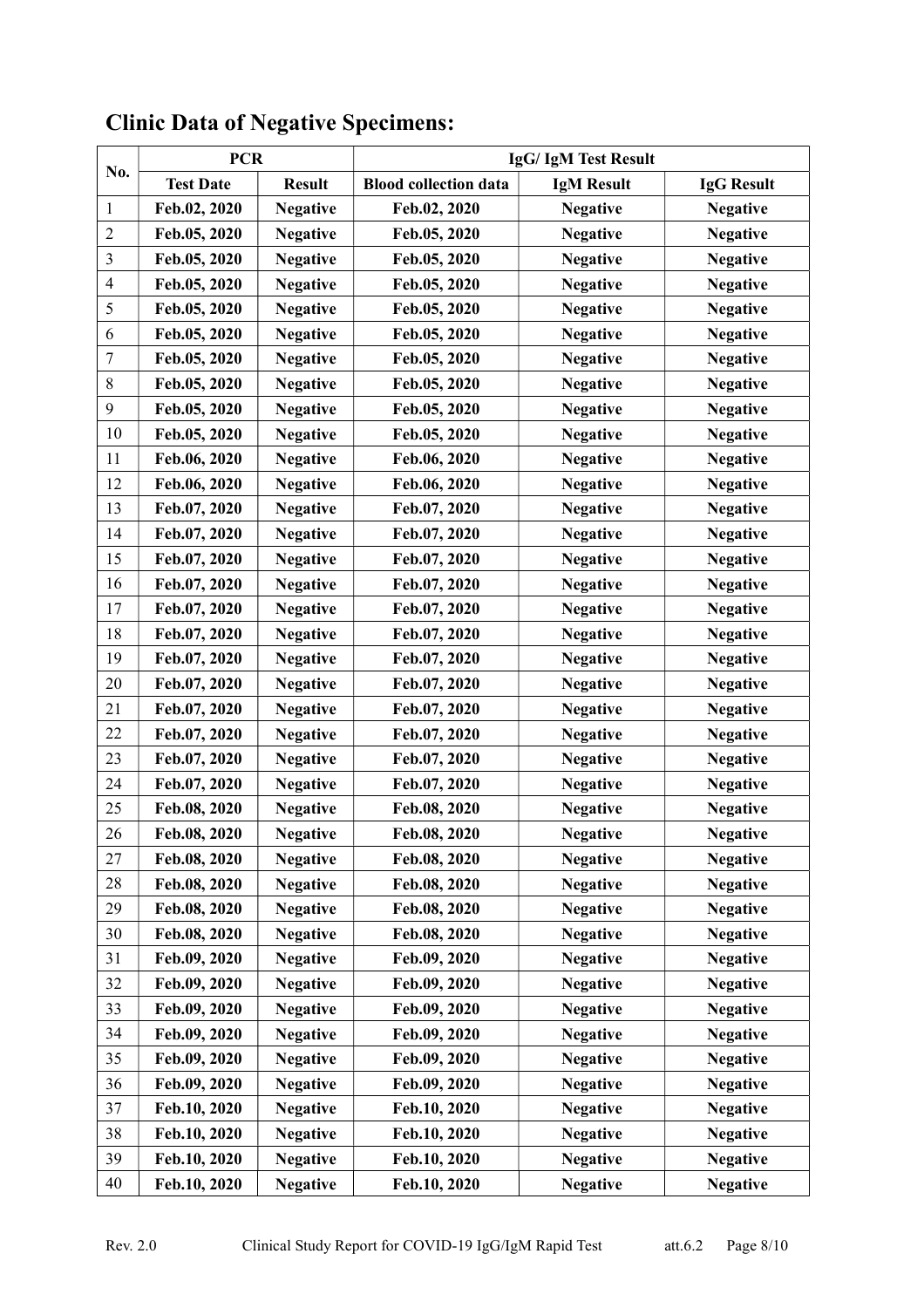| 41 | Feb.11, 2020 | <b>Negative</b> | Feb.11, 2020 | <b>Negative</b> | <b>Negative</b> |
|----|--------------|-----------------|--------------|-----------------|-----------------|
| 42 | Feb.11, 2020 | <b>Negative</b> | Feb.11, 2020 | <b>Negative</b> | <b>Negative</b> |
| 43 | Feb.11, 2020 | <b>Negative</b> | Feb.11, 2020 | <b>Negative</b> | <b>Negative</b> |
| 44 | Feb.11, 2020 | <b>Negative</b> | Feb.11, 2020 | <b>Negative</b> | <b>Negative</b> |
| 45 | Feb.11, 2020 | <b>Negative</b> | Feb.11, 2020 | <b>Negative</b> | <b>Negative</b> |
| 46 | Feb.11, 2020 | <b>Negative</b> | Feb.11, 2020 | <b>Negative</b> | <b>Negative</b> |
| 47 | Feb.11, 2020 | <b>Negative</b> | Feb.11, 2020 | <b>Negative</b> | <b>Negative</b> |
| 48 | Feb.12, 2020 | <b>Negative</b> | Feb.12, 2020 | <b>Negative</b> | <b>Negative</b> |
| 49 | Feb.12, 2020 | <b>Negative</b> | Feb.12, 2020 | <b>Negative</b> | <b>Negative</b> |
| 50 | Feb.12, 2020 | <b>Negative</b> | Feb.12, 2020 | <b>Negative</b> | <b>Negative</b> |
| 51 | Feb.12, 2020 | <b>Negative</b> | Feb.12, 2020 | <b>Negative</b> | <b>Negative</b> |
| 52 | Feb.12, 2020 | <b>Negative</b> | Feb.12, 2020 | <b>Negative</b> | <b>Negative</b> |
| 53 | Feb.12, 2020 | <b>Negative</b> | Feb.12, 2020 | <b>Negative</b> | <b>Negative</b> |
| 54 | Feb.12, 2020 | <b>Negative</b> | Feb.12, 2020 | <b>Negative</b> | <b>Negative</b> |
| 55 | Feb.13, 2020 | <b>Negative</b> | Feb.13, 2020 | <b>Negative</b> | <b>Negative</b> |
| 56 | Feb.13, 2020 | <b>Negative</b> | Feb.13, 2020 | <b>Negative</b> | <b>Negative</b> |
| 57 | Feb.13, 2020 | <b>Negative</b> | Feb.13, 2020 | <b>Negative</b> | <b>Negative</b> |
| 58 | Feb.13, 2020 | <b>Negative</b> | Feb.13, 2020 | <b>Negative</b> | <b>Negative</b> |
| 59 | Feb.14, 2020 | <b>Negative</b> | Feb.14, 2020 | <b>Positive</b> | <b>Negative</b> |
| 60 | Feb.14, 2020 | <b>Negative</b> | Feb.14, 2020 | <b>Negative</b> | <b>Negative</b> |
| 61 | Feb.14, 2020 | <b>Negative</b> | Feb.14, 2020 | <b>Negative</b> | <b>Negative</b> |
| 62 | Feb.14, 2020 | <b>Negative</b> | Feb.14, 2020 | <b>Negative</b> | <b>Negative</b> |
| 63 | Feb.14, 2020 | <b>Negative</b> | Feb.14, 2020 | <b>Negative</b> | <b>Negative</b> |
| 64 | Feb.15, 2020 | <b>Negative</b> | Feb.15, 2020 | <b>Negative</b> | <b>Negative</b> |
| 65 | Feb.15, 2020 | <b>Negative</b> | Feb.15, 2020 | <b>Negative</b> | <b>Negative</b> |
| 66 | Feb.17, 2020 | <b>Negative</b> | Feb.17, 2020 | <b>Negative</b> | <b>Negative</b> |
| 67 | Feb.17, 2020 | <b>Negative</b> | Feb.17, 2020 | <b>Negative</b> | <b>Negative</b> |
| 68 | Feb.18, 2020 | <b>Negative</b> | Feb.18, 2020 | <b>Negative</b> | <b>Negative</b> |
| 69 | Feb.18, 2020 | <b>Negative</b> | Feb.18, 2020 | <b>Negative</b> | <b>Negative</b> |
| 70 | Feb.18, 2020 | <b>Negative</b> | Feb.18, 2020 | <b>Negative</b> | <b>Negative</b> |
| 71 | Feb.18, 2020 | <b>Negative</b> | Feb.18, 2020 | <b>Negative</b> | <b>Negative</b> |
| 72 | Feb.19, 2020 | <b>Negative</b> | Feb.19, 2020 | <b>Negative</b> | <b>Negative</b> |
| 73 | Feb.20, 2020 | <b>Negative</b> | Feb.20, 2020 | <b>Negative</b> | <b>Negative</b> |
| 74 | Feb.20, 2020 | <b>Negative</b> | Feb.20, 2020 | <b>Negative</b> | <b>Negative</b> |
| 75 | Feb.21, 2020 | <b>Negative</b> | Feb.21, 2020 | <b>Negative</b> | <b>Negative</b> |
| 76 | Feb.21, 2020 | <b>Negative</b> | Feb.21, 2020 | <b>Negative</b> | <b>Negative</b> |
| 77 | Feb.21, 2020 | <b>Negative</b> | Feb.21, 2020 | <b>Negative</b> | <b>Negative</b> |
| 78 | Feb.21, 2020 | <b>Negative</b> | Feb.21, 2020 | <b>Negative</b> | <b>Negative</b> |
| 79 | Feb.22, 2020 | <b>Negative</b> | Feb.22, 2020 | <b>Negative</b> | <b>Negative</b> |
| 80 | Feb.22, 2020 | <b>Negative</b> | Feb.22, 2020 | <b>Negative</b> | <b>Negative</b> |
| 81 | Feb.22, 2020 | <b>Negative</b> | Feb.22, 2020 | <b>Negative</b> | <b>Negative</b> |
| 82 | Feb.22, 2020 | <b>Negative</b> | Feb.22, 2020 | <b>Negative</b> | <b>Negative</b> |
| 83 | Feb.23, 2020 | <b>Negative</b> | Feb.23, 2020 | <b>Negative</b> | <b>Negative</b> |
| 84 | Feb.23, 2020 | <b>Negative</b> | Feb.23, 2020 | <b>Negative</b> | <b>Negative</b> |